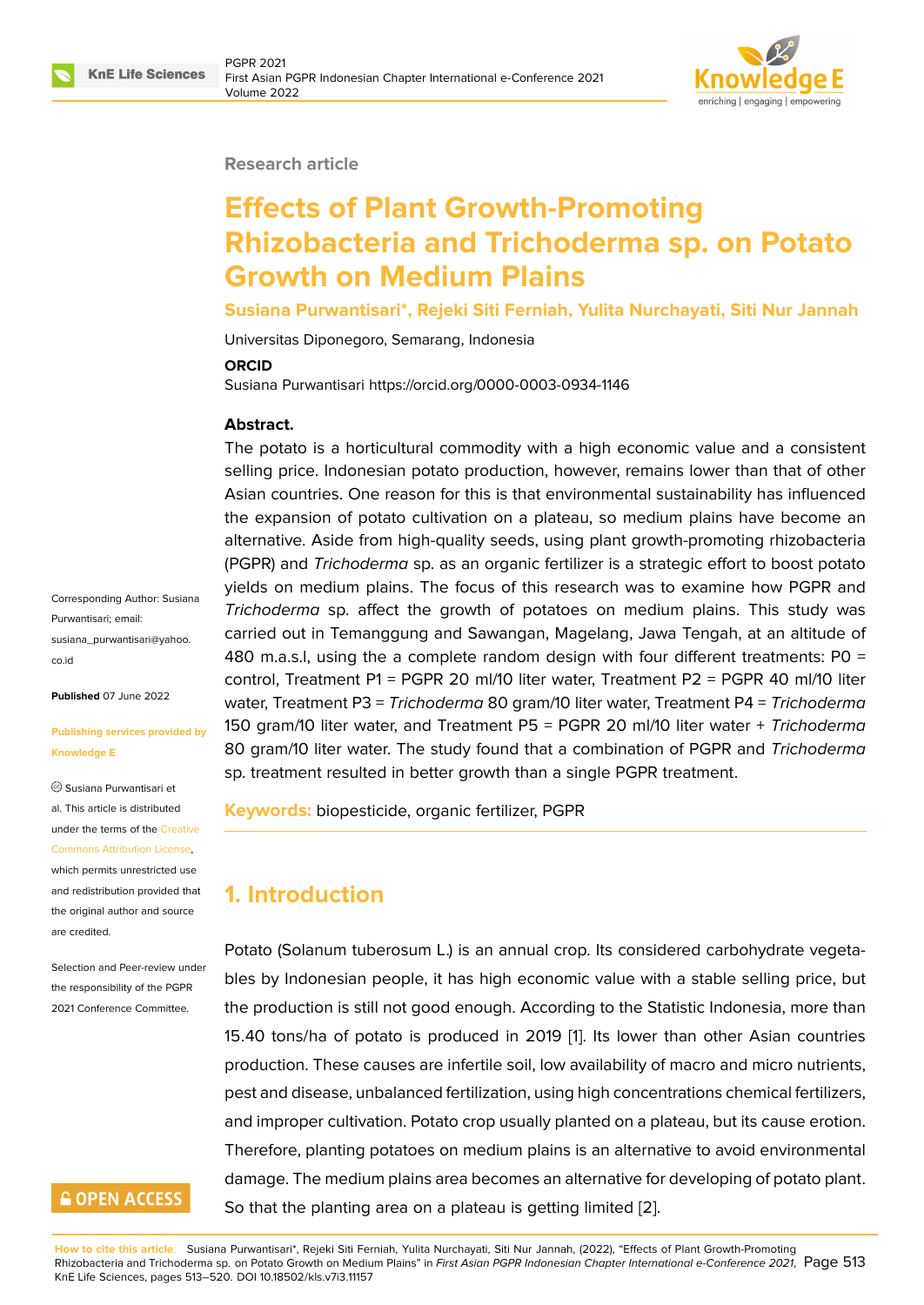Application of Plant Growth Promoting Rhizobacteria (PGPR) and *Trichoderma* sp. is the one of effort to improve potato productivity. PGPR is a beneficial microbe/bacterium found in the roots rhizosphere that stimulate plant growth and against plant pathogens [3]. The research Soesanto et al., (2013) revealed that the biological agents in PGPR are stimulate the growth of plant, number of leaves, number of tillers and suppress pathogens [4]. So the plants are growing without pathogens infected. PGPR also pro[du](#page-6-1)ce phytohormones, such as auxins and cytokinin. Auxins and cytokinin are booster hormone for plant growth that play a role in the process of cell division and elongation for better g[ro](#page-6-2)wth [5].

*Trichoderma harzianum* and *Trichoderma viride* also controlling soil pathogenic fungi, soil decomposers and strengthen the resistance of potato plant by availability for nutrients for pr[od](#page-6-3)ucing of bulbs in the soil [6]. Antagonist of *Trichoderma* sp. plays a blocking role of other pathogenic fungi, because its produce chitinase enzymes, which more effective than chitinase enzymes produced by other organisms for obstructing of various pathogenic fungi [7,8], The researc[h](#page-6-4) aim to determine that the combination treatment of PGPR and Trichoderma sp. on the Potato Vegetative Growth on Medium plains impacted to the local potato farmer.

# **2. Methodology**

This study was conducted at Sawangan, Magelan on altitude 480 m.a.s.l, from April up to July 2021

#### **2.1. Materials and Tools**

The materials used are soil media with a pH of 6 organic manure, 18 sacks of rice husks, TSP fertilizer, 5 kg pearl fertilizer, 10 kg KCL fertilizer, 15 kg phonska fertilizer, 10 kg ZA fertilizer, PGPR fertilizer, Trichoderma fertilizer, water and G2 potato seeds. The tools used are silver plastic, hoe or soil processing tool, stirrer, fertilizer container, measuring cup, electronic scale, meter, ruler, and name tag or marker.

This research using random group system with 6 treatments and 16 replications for each treatment, as follow :

- P0 :Controling
- P1 : PGPR 20 ml/10 liters of water
- P2 : PGPR 40 ml/10 liters of water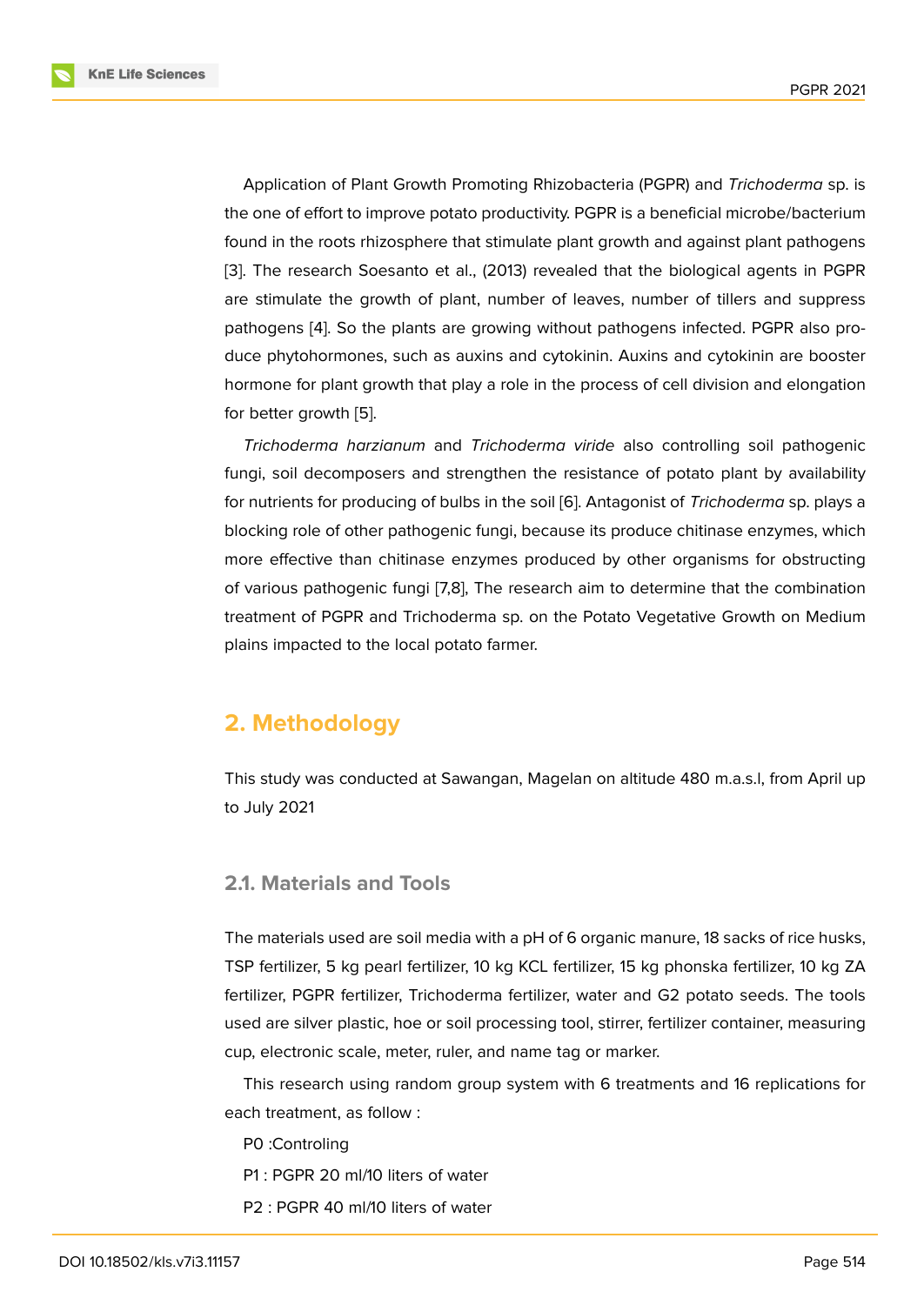- P3 : Pouring Trichoderma 80 grams / 10 liters water
- P4 : Pouring Trichoderma 150 grams / 10 liters water,
- P5: Pouring PGPR 20 ml / 10 liters of water + Trichoderma 80 grams / 10 liters water

### **2.2. Research Implementation**

The first stages is preparing plant media by mixing soil and manure with a pH approx. 6. Then organic fertilizers, rice husks, chemical fertilizers consisting of TS fertilizer, KCL fertilizer, pearl fertilizer, and ZA fertilizer put alternately on top of the plant media. The distance between the seedling plant is  $60 \times 60$  cm, with 16 holes for planting of potato seeds in each treatment, then planted potato seeds are made into glutan then covered by plastic mulch. The typing of treatment will be done after planting the G2 potato seeds. Observations will be done 1 week after planting (MST). Observations of plant growth consist of plant height, number of leaves, and number of shoots

## **2.3. Data Analysis**

Obtained datas will be analyzed by the Analysis of Variance (ANOVA) with a significance level of 5%. Statistical analysis done by the Microsoft Excel program. The ANOVA distribution is intended to determine the effect of treatment factors on the diversity of experimental data.

# **3. Result and Discussion**

#### **3.1. Plant Height**

Based on variance analysis (ANOVA), its revealed that  $F_{calculation} < F_{table}$ , so the application of PGPR fertilizer had not affected on the height of potato plants. This is in line with Firmansyah, et al (2018) that the planting media and PGPR fertilizer dose did not impacted a significant difference in the parameters of live percentage, plant height, plant diameter, number of leaves, and plant sturdiness of *Gyrinops versteegii* [9]. The plant height of each treatment seen in Figure 1. The reseach revealed that application of PGPR did not resulted a significant difference between treated potato plants and potato plants without treatment or control.

However, the treatment of PGPR combine[d](#page-3-0) with *Trichoderma* sp. effected to the plants higher than plants treated by PGPR its self or the plants that not treated by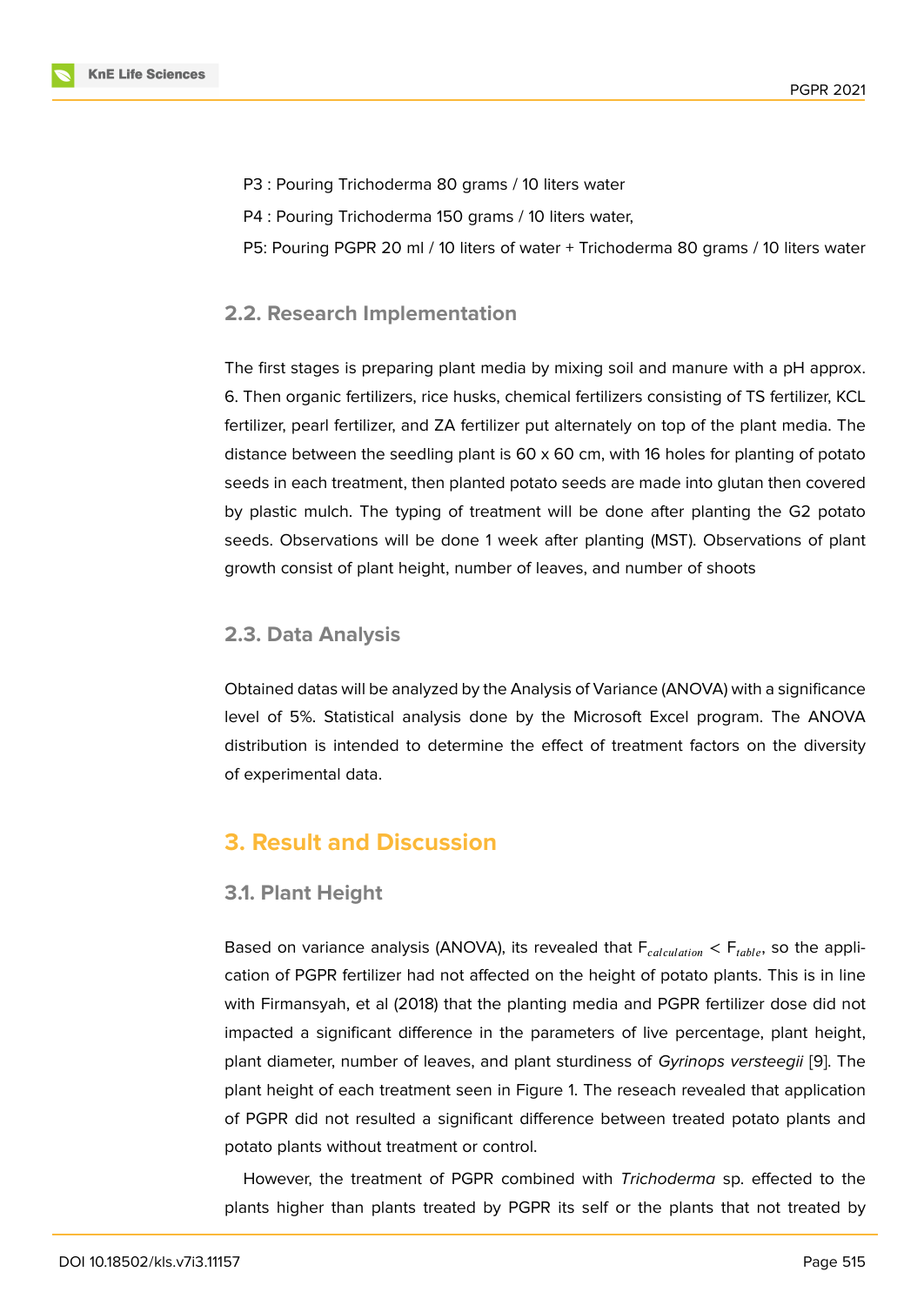PGPR, so the combination of PGPR and Trichoderma resulted optimum potato plant height.

The average of highest plant was revealed in the treatment of P5 plants (pouring PGPR 20 ml/10 liters of water + Trichoderma 80 grams/10 liters of water) resulted an average plant height during 42 DAP is 29.09 cm. This happens because *Trichoderma* degrade organic matter becomes nutrients for improving plant growth properly, Trichoderma also plays a role as an antagonist microbe to suppress the expanding of pathogenic microbes, so the potato plants are free from disease and growing optimally. *Trichoderma* is proved effectively controlling the growth of pathogenic fungi, especially in late blight disease [10] . Antagonistic of *Trichoderma* sp. able to be used as an alternative control of environmentally friendly pathogens. According to Purwantisari (2018), the advantages of using *Trichoderma* sp. is adapted of natural conditions and not invasive [8]. Purwantisari (2009) n[ote](#page-7-0)d that *Trichoderma* sp. also plays a role in accelerating plant growth and increasing crop yields [11].



**Figure** 1: The average potato plant height was 42 HST on the administration of PGPR and the combination of Trichoderma sp.

#### <span id="page-3-0"></span>**3.2. Number of Leaves**

The observations revealed that the number of leaves continues to grow from the second week until the end of the study. It proves the difference impact of PGPR and *Trichoderma* sp. application on the number of leaves. Combination treatment of PGPR and Trichoderma sp. resulted an increasing number of leaves from 14 DAP until the end of the study.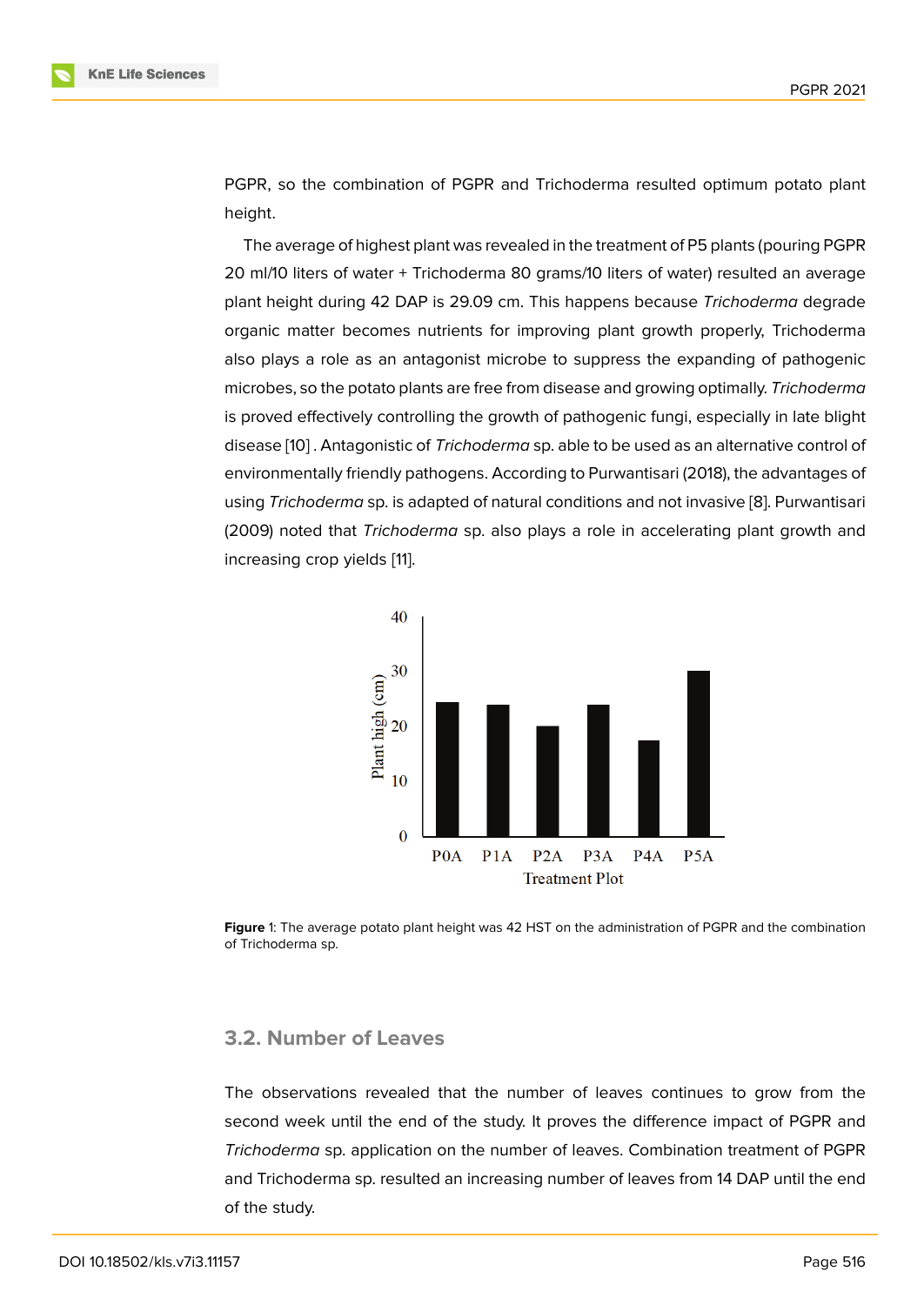Based on diversity analysis (ANOVA) it was proven that there was no significant impact of using a certain level of PGPR concentration on the number of leaves of potato plants, seen in Figure 2. The study outcomes showed that using or not using of PGPR has not significant difference affected to the increasing number of leaves. However, the combined treatment of PGPR with Trichoderma sp. resulted more number of leaves than using PGPR itself [o](#page-5-0)r not using PGPR.

The average highest number of leaves at 42 DAP was happened on the P5 treatment (pouring PGPR 20 ml/10 liters of water + Trichoderma 80 grams/10 liters of water) which was 16.1875 leaves. This is presuming that Trichoderma sp. caused the soil ecology around plant roots suppressing soil pathogenic fungi such as *Phytopthora infestan* who attack the leaf tissue of potatoes.

A previous study from Muhibbudin et. al., (2021) revealed that *Trichoderma harzianum* and *T. viride* other than playing a role in controlling of soil pathogenic fungi also playing a role in soil decomposers and providing nutrients for a forming bulb in the soil [12]. This is in accordance with the opinion of Singh et. al., (2021) that *T. harzianum, T. hamatum, T. viride,* and *T. reesei* are able to act as decomposers for increasing soil fertility, so they can stimulate plant growth and production. Purwantisari (2021) adds, the appli[cat](#page-7-1)ion of T. harzianum significantly effect on increasing of potato productivity [13].

The best treatment for increasing number of leaves is on the P5 treatment, is Pouring PGPR 20 ml/10 liters of water + *Trichoderma* 80 grams/10 liters of water which reached the average of 16.2 leaves high. This best result was cause of an a[ppr](#page-7-2)opriate relation between two treatments, so they gave the most optimum results. These results are in accordance with the research of Wang et. al., (2019) that the treatment of *Trichoderma* and PGPR had an interaction with the intensity of leaf rot of onion plants at 42 DAP [14]

#### **3.3. Number of shoots**

.

Mostly, the number of shoots of potato better formed by application of PGPR . This happened because of the role of microorganism it self. The ability of microorganisms in PGPR produce a phytohormones to makes the plants improve the surface area of fine roots, shoot formation and increasing of nutrients in the soil [3]. Base on the analysis of variance (ANOVA) of potato plants is Fhit>Ftable, so application of PGPR and Trichoderma effected significantly different impact between the treatments.

The number of shoots of potato plants for each treatment seen in Fig[ur](#page-6-1)e 3. The study revealed that using PGPR and Trichoderma influencing the number of shoots of potato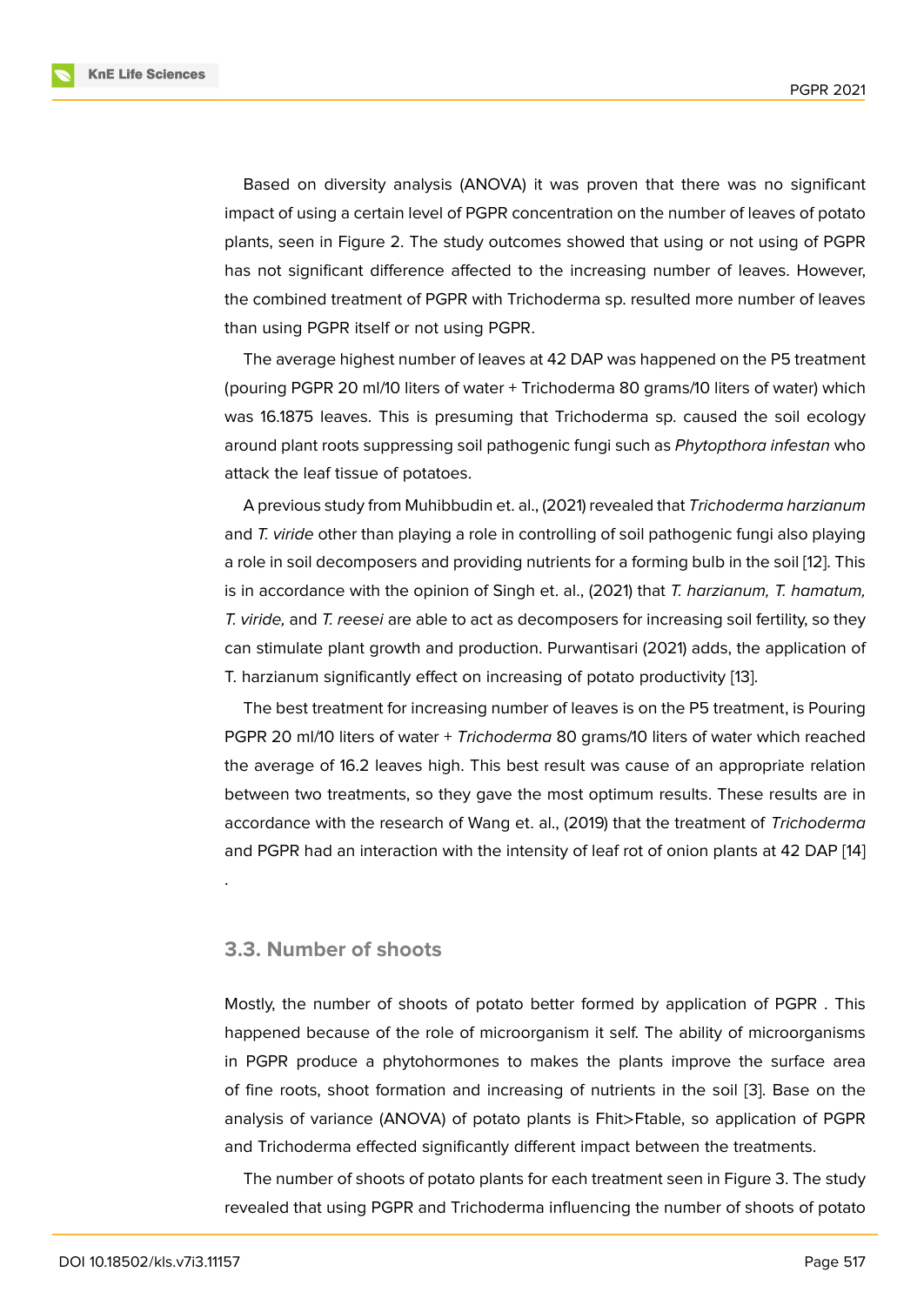

**Figure** 2: The number of leaves of potato plants was 42 DAP on the administration of PGPR and the combination of Trichoderma sp.

<span id="page-5-0"></span>growth . The high number of shoots growth mostly by P1 treatment (Pouring PGPR 20 ml/10 liters of water) which was 1.93 shoots. This is in accordance with Rante (2015) that the single treatment of PGPR compare to the combination treatment of PGPR and *Trichoderma* sp. significantly increase the number of shoots formation. The highest number of shoots resulted by the PGPR treatment was 6.25 shoots and the lowest one was 2.20 shoots in the controlling treatment [5].

This study are in accordance with Purwantisari (2019) that using of PGPR increasing the number of shoots of potato plants. Cause the secretion of auxin, gibberellins and cytokinins produced by bacteria in PGPR sti[m](#page-6-3)ulate the formation of shoot of potato plants [15].

## **4. C[on](#page-7-3)clusion**

The application of single treatment of PGPR in various doses has no impact for the plant height and leaf number of potato plants growth. The combination treatment of PGPR and Trichoderma sp resulted a significant impact for plant height and number of leaves growth. The combination treatment of PGPR and Trichoderma sp resulted the growing of height of potato plants optimally. The study revealed that the application of combination treatment of PGPR and Trichoderma sp influencing the number of shoots of potato plants growth . The high number of shoots growth mostly by P1 treatment (Pouring PGPR 20 ml/10 liters of water) which was 1.93.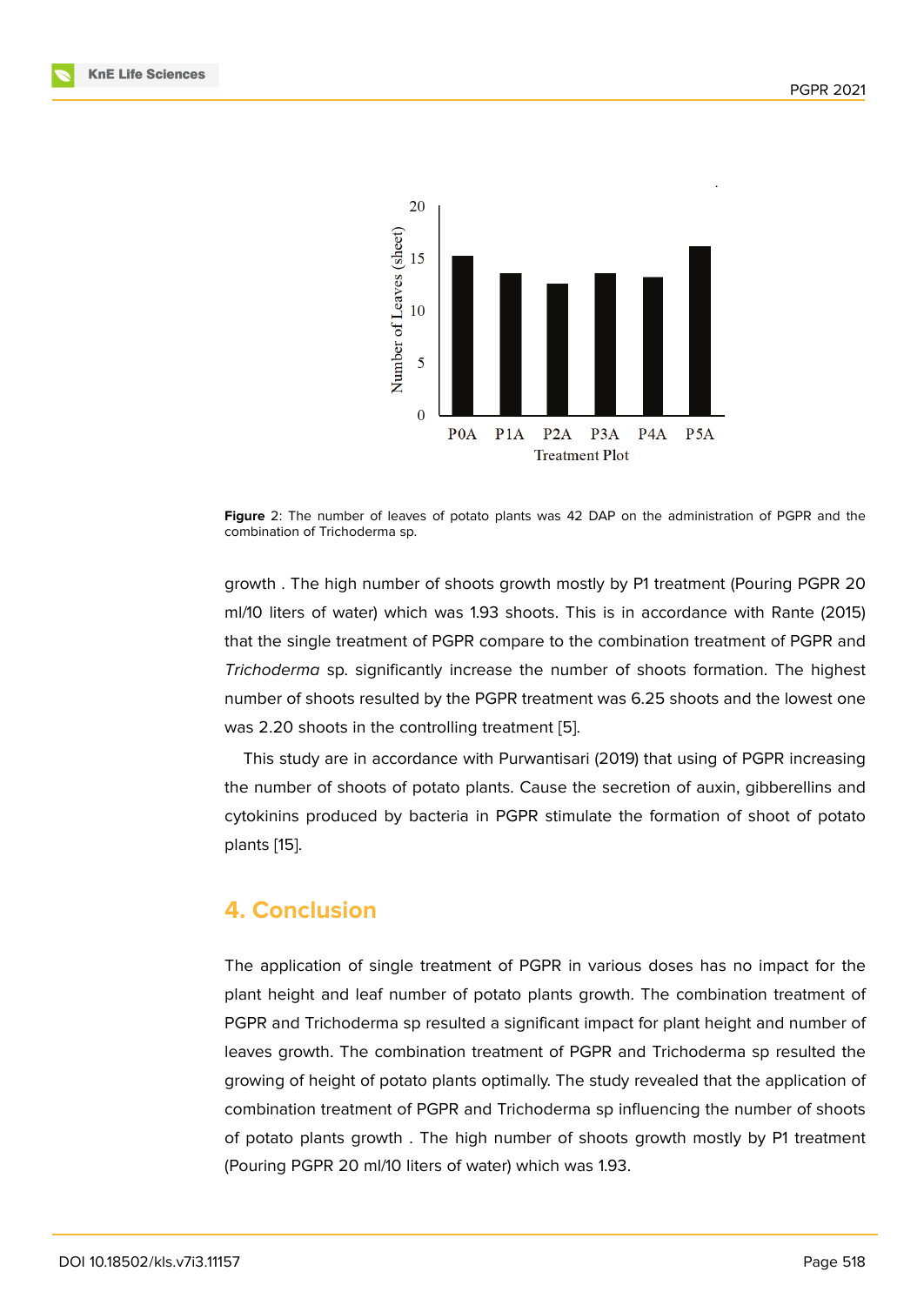





## **References**

- <span id="page-6-0"></span>[1] [BPS], Badan Pusat Statistik. Luas Panen dan Produksi Kentang 2017- 2019. [Online]. Available: https://jateng.bps.go.id/indicator/55/731/1/luas-panen-danproduksi-kentang.html. [Accessed: 14-Oct-2020].
- [2] Djuariah D, Handayani T, Sofiari E. Toleransi Tanaman Kentang ( Solanum tuberosum ) terhadap Suhu Tinggi Berdasarkan Kemampuan Berproduksi di Dataran Medium [Heat Stress Potato (Solanum tuberosum) Tolerance Based on Tuber Production in Medium Altitude] Jurnal Hortikultura. 2017;27(1):1–10.
- <span id="page-6-1"></span>[3] Zaidi A, Khan MS. Role of nitrogen-fixing plant growth- promoting Rhizobacteria in sustainable production of vegetables: Current Perspective. in A. Zaidi, M.S. Khan (eds.). Microbial strategies for vegetable production (pp: 43-79). Springer International Publishing AG 2017
- <span id="page-6-2"></span>[4] Ekin Z. Integrated use of humic acid and plant growth promoting rhizobacteria to ensure higher potato productivity in sustainable agriculture. Sustainability. 2017:11(12):1-13.
- <span id="page-6-3"></span>[5] Nasiri A, Yarnia M, Hassanpanah D, Farahvash F, Khalivand E. The response of different potato cultivars to plant growth-promoting rhizobacteria (PGPRs) and chemical fertilizers in aeroponic culture conditions. Journal of Plant Nutrtition. 2022;45(11):1–11.
- <span id="page-6-4"></span>[6] Waghunde RR, Rahul MS, Ambalal NS. Trichoderma: A significant fungus for agriculture and environment African Journal of Agricultural Research. 2016;(11)22: 1952–1965.